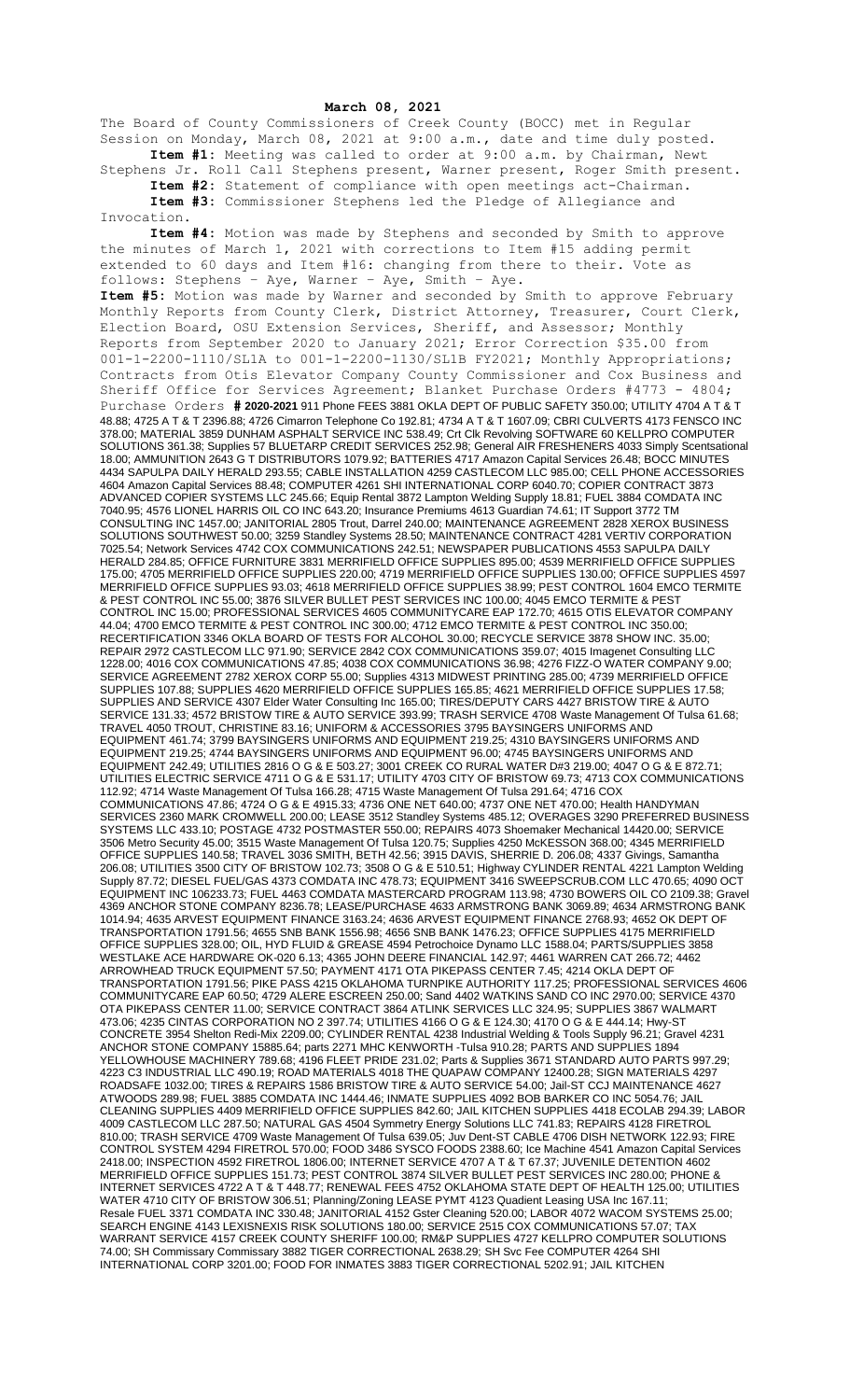SUPPLIES 4743 TIGER CORRECTIONAL 211.10. Vote as follows: Stephens – Aye, Warner – Aye, Smith – Aye.

**Item #6: NO DISCUSSION** of new business. (In accordance with the Open Meetings Act, Title 25 O.S.  $\S 311(A)$  (9), new business defined as any matter not known about or which could not have been reasonably foreseen within 24 hours of this meeting.

**Item #7:** Motion was made by Warner and seconded by Smith to sign Transcript and Deed on property located in J.W. Fulkerson 1st W1/2 of Lot 10, Blk 11 that was sold in Public Sale on March 1, 2021. Vote as follows: Stephens – Aye, Warner – Aye, Smith – Aye.

**Item #8:** Motion was made by Warner and seconded by Smith to sign Transcript and Deed on property located in North Heights Lots 1 through 4, including Blk 15 that was sold in Public Sale on March 1, 2021. Vote as follows: Stephens – Aye, Warner – Aye, Smith – Aye.

**Item #9:** Motion was made by Warner and seconded by Smith to sign Transcript and Deed on property located at 722 N. Twelfth St., Sapulpa, OK 74066, also known as Buena Vista #1 Lot 14, BLK 10 that was sold in Public Sale on March 1, 2021. Vote as follows: Stephens – Aye, Warner – Aye, Smith – Aye.

**Item #10: DISCUSSION ONLY/NO ACTION** regarding the County Certification map from ODOT. Stephens stated we received four copies last week from ODOT, each district needs to review the submitted map and make changes accordingly. We all know that green indicates County Maintained roads and we have other designated colors stated on map. I would like to have each district review their maps and have them back by next week. This way we can coordinate with Cold Iron on the GIS updates and everything can be correct and ready for the new census redistricting. We want it to be clear, when this happens, that way there are no questions on what is county maintained. I would like to review the changes next Monday and then have it sent by March 22, 2021. We have all seventy-seven counties working on this, so if we could get it done quickly, we could have a head start. Mortazavi asked is ODOT going to provide the County with the updated map, once changes have been approved and made. We are still waiting on maps from several years ago, along with last years. Stephens stated that the updated map is available on ODOT's website. Stephens will discuss this with ODOT contact, there was discussion of submitting one map with all changes to ODOT and INCOG via email. Warner asked who would be able to scan the map and submit it to the entities. Mortazavi stated we have a plat scanner that could be used, if the paper size is available on our system. Stephens stated a copy of all changes would be good to keep, for county records, as well as each districts record. There was discussion with Warner and Stephens on the overlay process and information being applied to the INCOG system.

**Item #11:** Motion was made by Warner and seconded by Smith to sign **Resolution#2021-34** surplussing one metal two drawer lateral file cabinet, one small wooden table with metal legs, one small metal frame cart with rollers, one wooden two drawer file cabinet, one laminate desk, twelve non-operable round day lights from jail pods, 119 old style jail employee polo shirts, one small Black and Decker refrigerator Model #BCFA17B serial number SN BKC355342 from the Sheriff's Office and **Resolution#2021-34A** disposing of the same to be junked. Bret Bowling, Sheriff stated that we are continuing to clean out stuff, this is not on our inventory, as it is under \$500.00. We will have some metal items coming up to dispose of that we are gathering bids on. Vote as follows: Stephens – Aye, Warner – Aye, Smith – Aye.

**Item #12: DISCUSSION ONLY/NO ACTION** on participating in Purple Wave Equipment Auction on March 11, 2021, and Western Oklahoma Statewide County Surplus Equipment Auction on March 12 and March 13, 2021. Andrew Goforth, Assistant District Attorney stated this is normally not an agenda item, but with the recent questions that was asked last week, I thought this would be a good opportunity to go over the process. We since have received the information and it has been clarified as well. The County does not participate in a lot of auction, recently District #1 went to Enlow Auction and purchased equipment, stated Goforth. Goforth asked Jana Thomas, Purchasing Agent if she would like to go over the process quickly. Thomas stated that the County must have a purchase order prior to attending the auction, listing the equipment and the maximum amount you are going to spend. Goforth is correct, we typically do not go before the Board, put with the recent relationship with Purple Wave and the possibility of purchasing three to four different pieces of equipment, can become a little tricky. It can become confusing to taxpayers seeing encumbered funds, canceled funds and then possibly another purchase order encumbered with the same dollar amount, for a different auction. Depending on the first auction and what is purchased could lower what they can spend on the second auction, there are just a lot of variables with the County side of things. Warner stated that ACCO holds two to three auctions a year and in different parts of the state. The one we are going to is the Western Oklahoma auction. Stephens explained the County process of purchasing to the public in attendance.